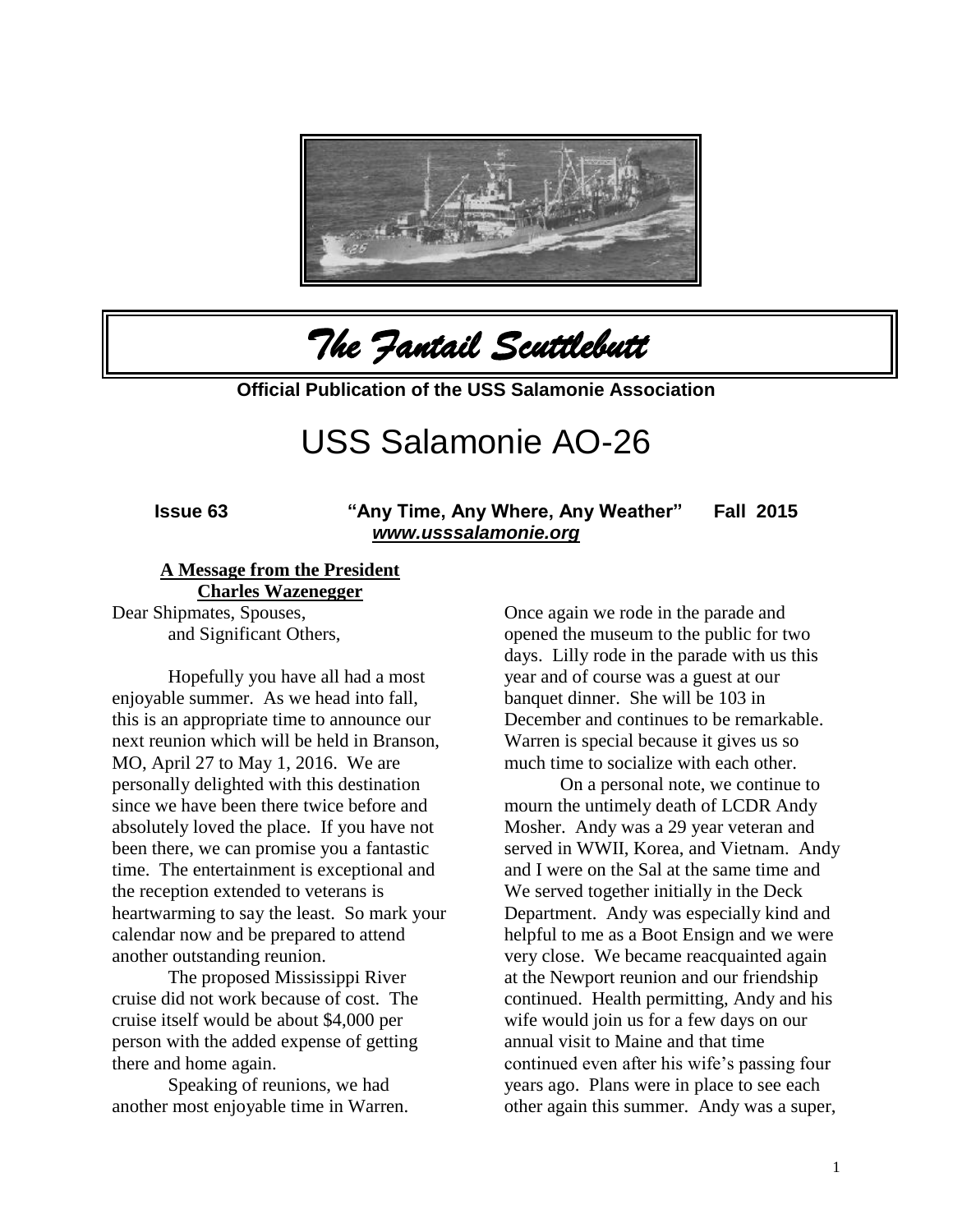funny, energetic man and our trip to Maine this year was bittersweet.

We again want to extend our gratitude and thanks to Dorothy and John Lichoff, Rita and Dave Wood, Jan and Mike Seidel, Marlene and Barry Stark, Bev and Roger Reller and Donna and Duane Wampler. Without their involvement and dedicated assistance this association would not exist.

May you all enjoy good health and happiness during the upcoming holiday season.

> Sincere best wishes, Chuck Wazenegger

# **A Message from John Lichoff July 4, 2015 Warren Reunion**

We thank the Boy and Cub Scouts in Warren for their support of the USS Salamonie AO-26 by carrying our flag during the parade.

The scouts were able to collected \$323.00 from the coins that were thrown into the flag at the  $4<sup>th</sup>$  of July parade and the Salamonie Association donated the money raised back to the scouts for their summer camps.

#### Reunion 2016

For the July 2016 reunion in Warren I have 20 rooms reserved at the new Comfort Inn (where we used to stay). When you call you can register under the USS Salamonie Reunion Block. The phone is (260) 375- 4800. The room rate is \$89.00.

#### **Nota Bene**

Please keep us up to date by sending changes in your e-mail address or snail mail address. Send the info to John Lichoff at [jlichoff@neo.rr.com](mailto:jlichoff@neo.rr.com) or Rita Wood at [RLW313@AOL.COM](mailto:RLW313@AOL.COM)

**USS Salamonie Association Officers: President –**

**Chuck Wazenegger [\(bear1151@verizon.net\)](mailto:bear1151@verizon.net)**

**Vice President/Records/Honor Roll - John Lichoff [\(jlichoff@neo.rr.com](mailto:jlichoff@neo.rr.com)**

**Treasurer – Mike Seidel [jqq2042@gmail.com](mailto:jqq2042@gmail.com)**

**Trustee – Roger Reller [reller1g@hotmail.com](mailto:reller1g@hotmail.com)**

**Chaplin – Barry Stark barrylamar@comcast.net**

**Editor/Newsletter – Rita Wood [RLW313@AOL.COM](mailto:RLW313@AOL.COM)**



**Sick/Surgery Please keep in your prayers:**

**Sick/Surgery/Treatmentsplease keep in your prayers, and send cards to:**

> **Siras Browning Lenard Buck Charlie Stephanic George Perrualt, Roger Reller Vickie Snead Joyce Keske Don Bond Dee Bond Vicki Snead John Bianco Al Jirik (Triple By-pass)**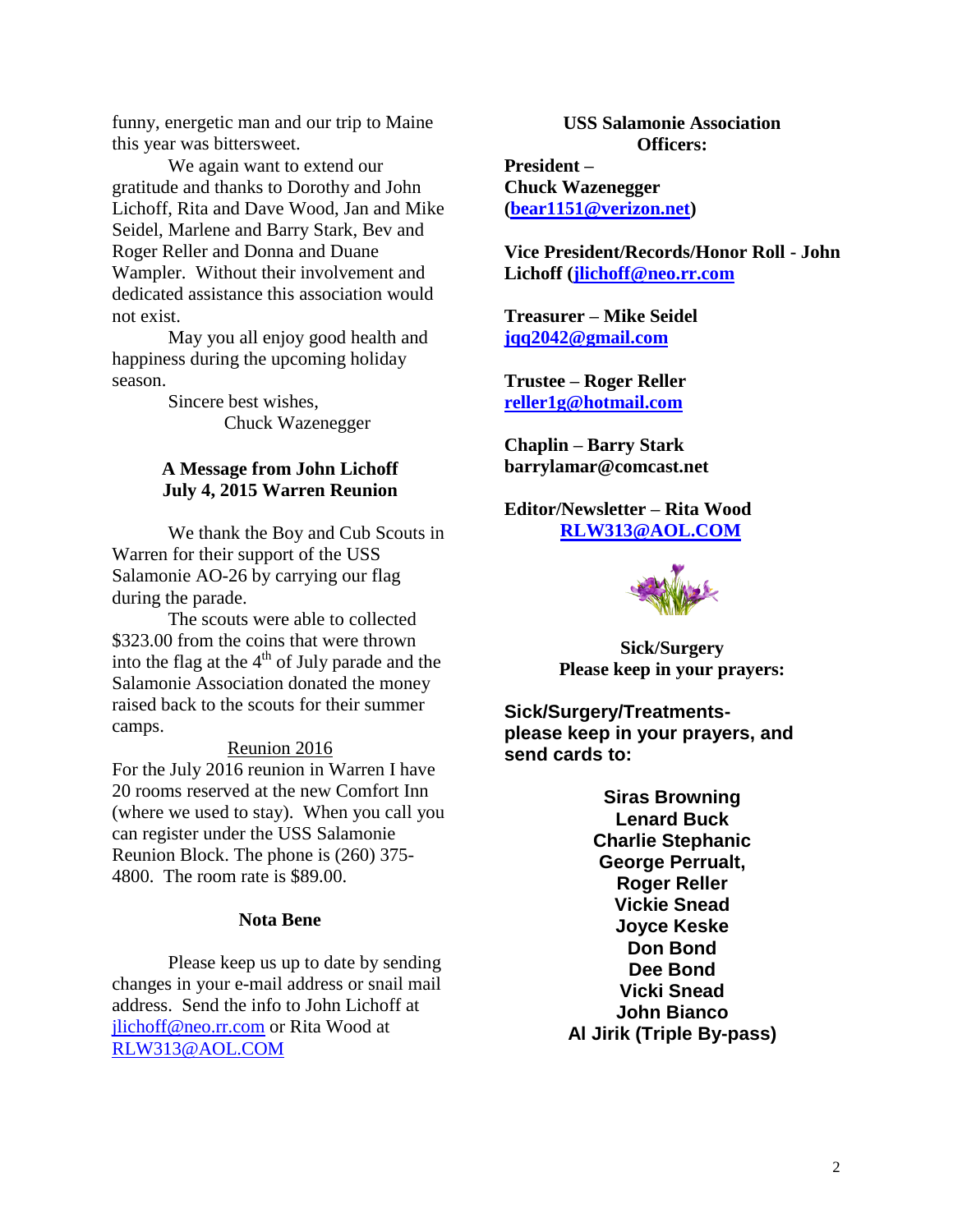

Happy  $65<sup>th</sup>$  Anniversary to Mr. and Mrs. Robert Loos (ET2 48-51). The photo in the local paper showed Robert wearing his Navy uniform at their wedding alongside a  $65<sup>th</sup>$  anniversary picture.



# **Honor Roll**

| We have added these names to the     |                 |          |
|--------------------------------------|-----------------|----------|
| <b>Honor Roll.</b>                   |                 |          |
| Please say a silent prayer for them. |                 |          |
| <b>Thomas W. Harmon MR3</b>          |                 | 67-68    |
| <b>Daniel Buchanan</b>               | EMC             | 54-57    |
| <b>Gary L. Jones</b>                 | SK <sub>3</sub> | 63-64    |
| John Sergi                           | <b>SN</b>       | 56-58    |
| <b>Paul Schwendener ENS</b>          |                 | 43-44    |
| <b>Clyde Brockett</b>                | LТ              | 58-59    |
| <b>Boyd P. Williams</b>              |                 | 44       |
| <b>Willie H. Glover</b>              | BM2             | 64-66    |
| <b>Andrew Mosher</b>                 | LT              | 62-65 ** |
| <b>Rodney Glover</b>                 |                 | 1972     |
| <b>Maurice J. Tourigny MM2</b>       |                 | 53-54    |
| <b>Charles Egemo</b>                 | <b>RDSN</b>     | 56-58    |
| <b>Wilburn Pulliam</b>               | BM3             | 42-45 ** |
| were Life Members                    |                 |          |
|                                      |                 |          |

## **Condolence**

**Fred Foy BM3 47-51 on the loss of his beloved wife.**

#### **Please note:**

Rita Wood will send a get well, sympathy or congratulations card to people from the USS Salamonie Association. Send the details to her at

RLW313@aol.com.

# **A note about Lilly Nutter**



#### **Salamonie Legend: End of era September 13, 2015** John Lichoff

Lilly Nutter has sent her last box of goodies to our troops in harm's way. She has informed me that she cannot do it anymore because her sight has failed her to the point that she is making too many mistakes in her endeavor. In the past 9 ½ years Lilly has sent 1460 packages to which everyone has donated \$15000.00 in postages and expenses.

Lilly is sad that she cannot continue and as she told me the inevitable has come and it is her choice to stop. She wants to thank each and every one who helped her along the way. She is going to miss her men and women in uniform.

Lilly has a record of EVERY package that she has ever sent along with the receipts for postage. She has asked if we would take them for the museum so that all can see what she has done. It is with great Honor to accept these treasures from her for everyone to see and review.

Lilly asked me to tell everyone that her health is good and she is feeling fine. Just the eyesight is gone but not the love and care for everybody.

If you have the time or make time, please send her a thank you card to let her know how much we love her and will miss her work. Also remember her birthday is 12/12/15. (103 years young) There is only one Lilly.

We love you and will see you soon and at the next reunion in Warren.

God Bless you Lilly Nutter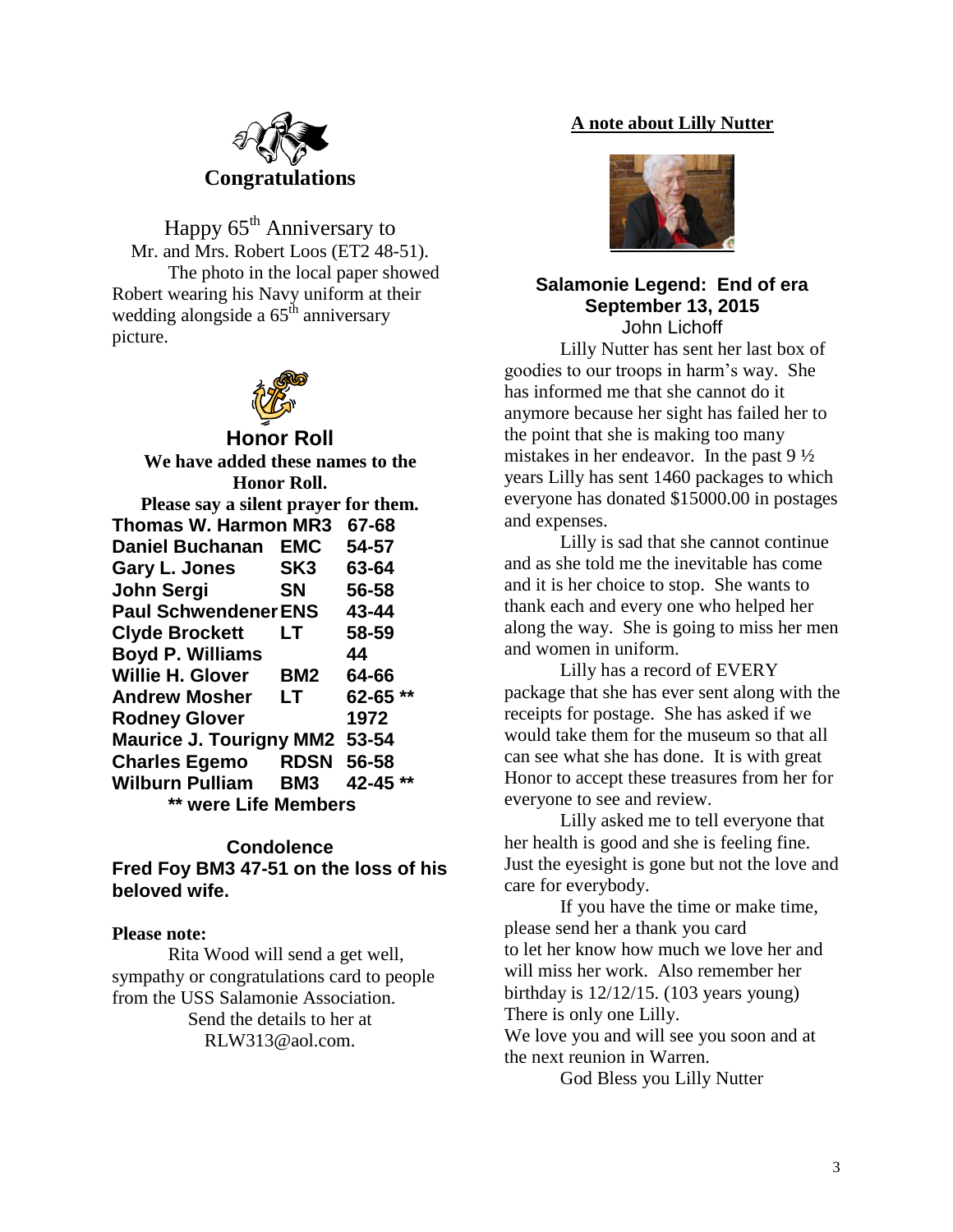(Note) We have a person with strong Salamonie ties that would like to take over the program and continue with the care packages.

Please shower Lilly with cards of thanks as well as birthday cards.

> Her address is: Lilly Nutter 801 Huntington Avenue Warren, IN46792-9402

# **USS Salamonie AO-26 Model**

After many years Dick Wirin finally completed his scale model of the USS Salamonie AO-26 and he brought it to the museum for the July 2015 opening of the museum. He spent many hours on final assembly of the delicate tiny items on the ship and it was finally put into a special display case for all to enjoy.

The many visitors to the museum as well as the shipmates were very impressed by this masterful portrayal of this wonderful ship.

We thank Dick for creating this beautiful addition to our museum displays.

# **Reunion: April 2016** John Lichoff

The 2016 Reunion will be held in Branson MO. April 27 – May 1, 2016. Details are in the works as to all the availability of shows at that time. Complete details and reservation info will be in the winter news letter

We have also invited The Fleet Tankers association to join us. Their ranks as well as ours are diminishing rapidly so by combining the tankers together we will be able to have a viable group for the reunions,

Dorothy and I and George Perrualt attended The Fleet Tankers Reunion in Detroit Sept.  $16 - 20$ . We had a good time and it was great to meet new friends and renew old acquaintances. Dorothy and I have attended their reunions in the past. Several people have expressed their joining us in Branson.

**Note**

**The itinerary and registration forms will be in the Winter Newsletter with information about costs and deadlines for registration. This info will also be on the web site www.salamonie.homestead.com.**





**If you wish to purchase the Ship's Patch contact: George A. Cusick 276 Manor Rd. Staten Island, NY 10314 (718) 273-6956 [georgeacusick@yahoo.com](mailto:georgeacusick@yahoo.com) The price is \$8.00**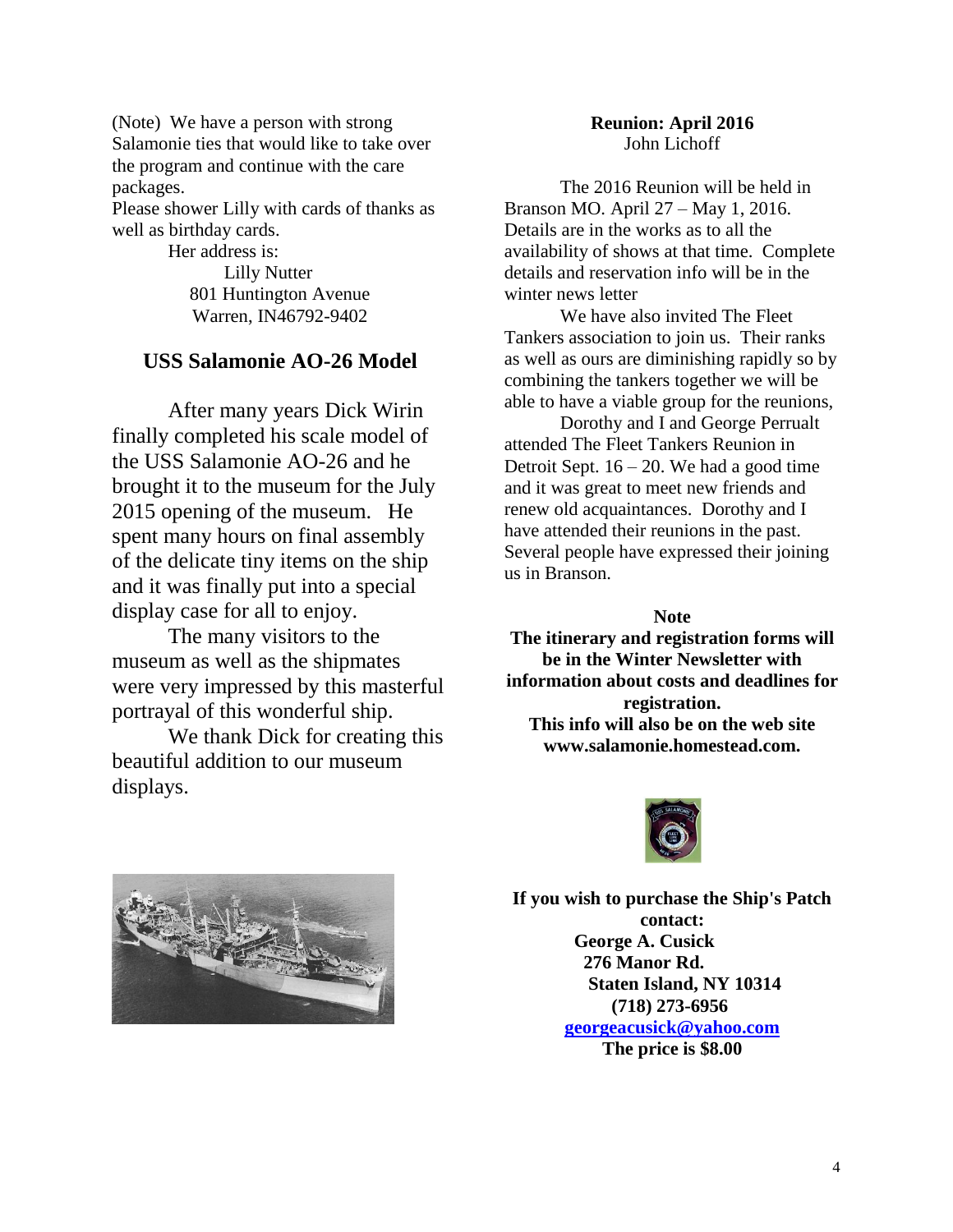# **A Message from the Treasurer**

Dear Shipmates,

Greetings from your Treasurer, It has been just over a year (July 2014) since I have had this job. I took over after the Bonds had it for 6 years and can see that I had large shoes to fill. I hope that I have been doing the job as close to what they did as possible.

I write to ask all of you to PLEASE send your dues in as soon as possible! Although we are in pretty good shape at the present time, we did come close to not being funded last summer. If it were not for many of the life members adding to our monies we might not be talking now. I and the rest of the board members realize that for some the dues are a hardship and we will be glad to work with you, just ask (or tell). The 2016 dues run from January 1st to December 31st, I am more than happy to take your dues early, it scares me to take them late as I am never sure that they are coming. This year I (We, as the board) would like your dues by March if possible. Planning is so much easier if we know that we have the funds.

Thanks for your confidence in me. I hope to see many of you in the spring at our reunion in Branson.

Remember besides the newsletter we need the funds to pay my and the rest of the boards' large salaries!!

Just joking…we are all volunteers and our salary is \$0.00 each.

> Mike in Minnesota USS Salamonie Association Treasurer



**USS Salamonie Association Dues are \$25.00.**

**Make your check out to USS Salamonie and send it with this form to Mike Seidel 3211 Northern Valley Drive NE Rochester, MN 55906 (507- 226-8698) Additional donations can be made for the: Knight-Bergman Civic Center USS Salamonie Postage Fund Troop Care Packages**

| <b>USS Salamonie Association</b><br><b>Dues 2016</b>                                 |
|--------------------------------------------------------------------------------------|
|                                                                                      |
| Address: ____________________________                                                |
|                                                                                      |
| State: ________________ ZIP: ____________                                            |
| Telephone: __________________________                                                |
|                                                                                      |
| I prefer to get my newsletter via:<br>________ snail mail<br><u>_________</u> e mail |

**Your dues and donations help to keep this Association afloat.**

USS Salamonie Association